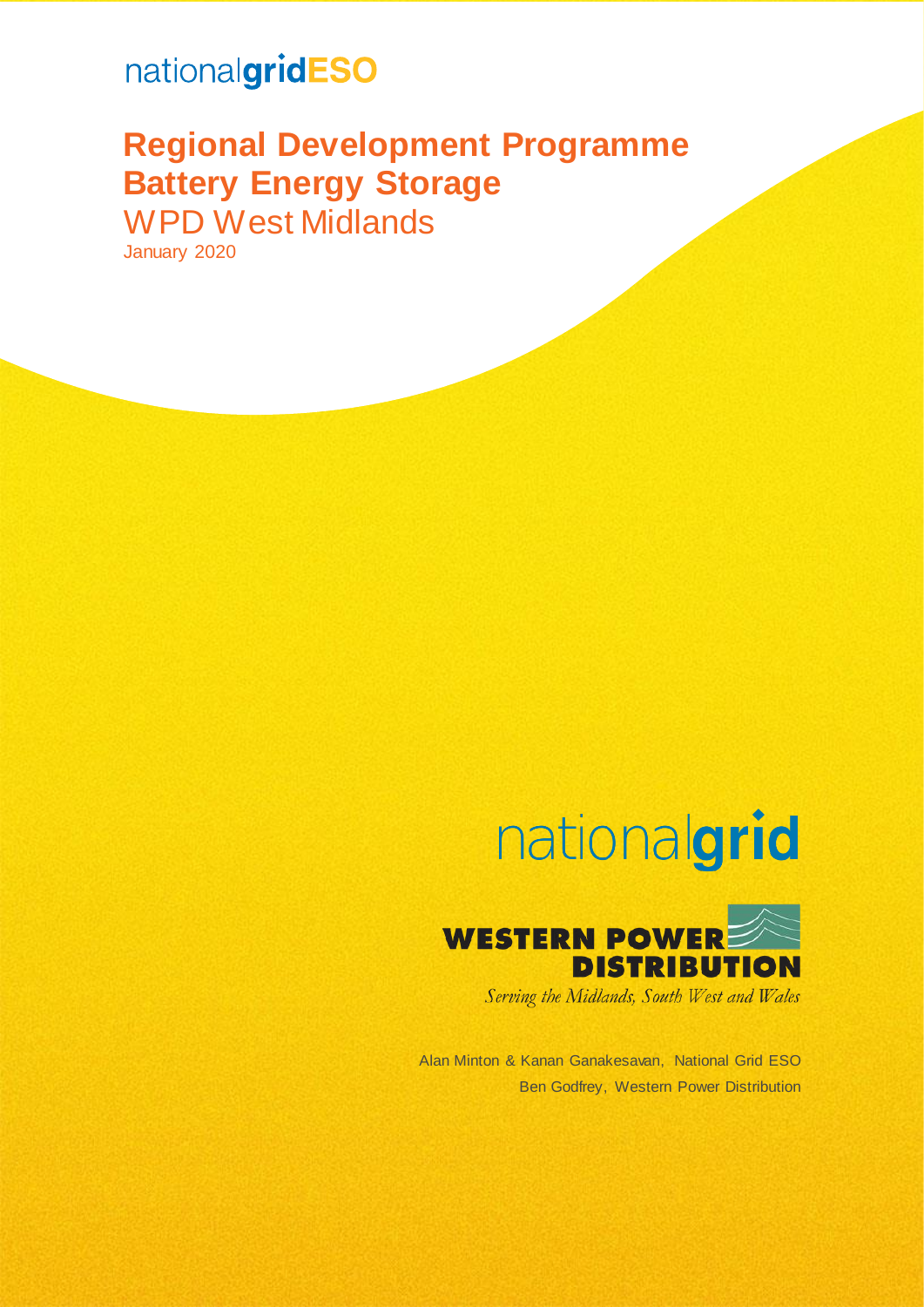## <span id="page-1-0"></span>**Contents**

| 1 <sub>r</sub><br>1.1<br>1.2<br>1.3<br>1.4 |                                           |  |  |  |
|--------------------------------------------|-------------------------------------------|--|--|--|
| 2.<br>2.2<br>2.3<br>2.4<br>2.5             | 2.5.1<br>2.5.2                            |  |  |  |
| 2.6                                        | 2.6.1<br>2.6.2<br>2.6.3                   |  |  |  |
| 3.<br>3.1<br>3.2                           | 3.2.1<br>3.2.2<br>3.2.3<br>3.2.4<br>3.2.5 |  |  |  |
| 3.4<br>3.5                                 |                                           |  |  |  |
| 4.                                         |                                           |  |  |  |
|                                            |                                           |  |  |  |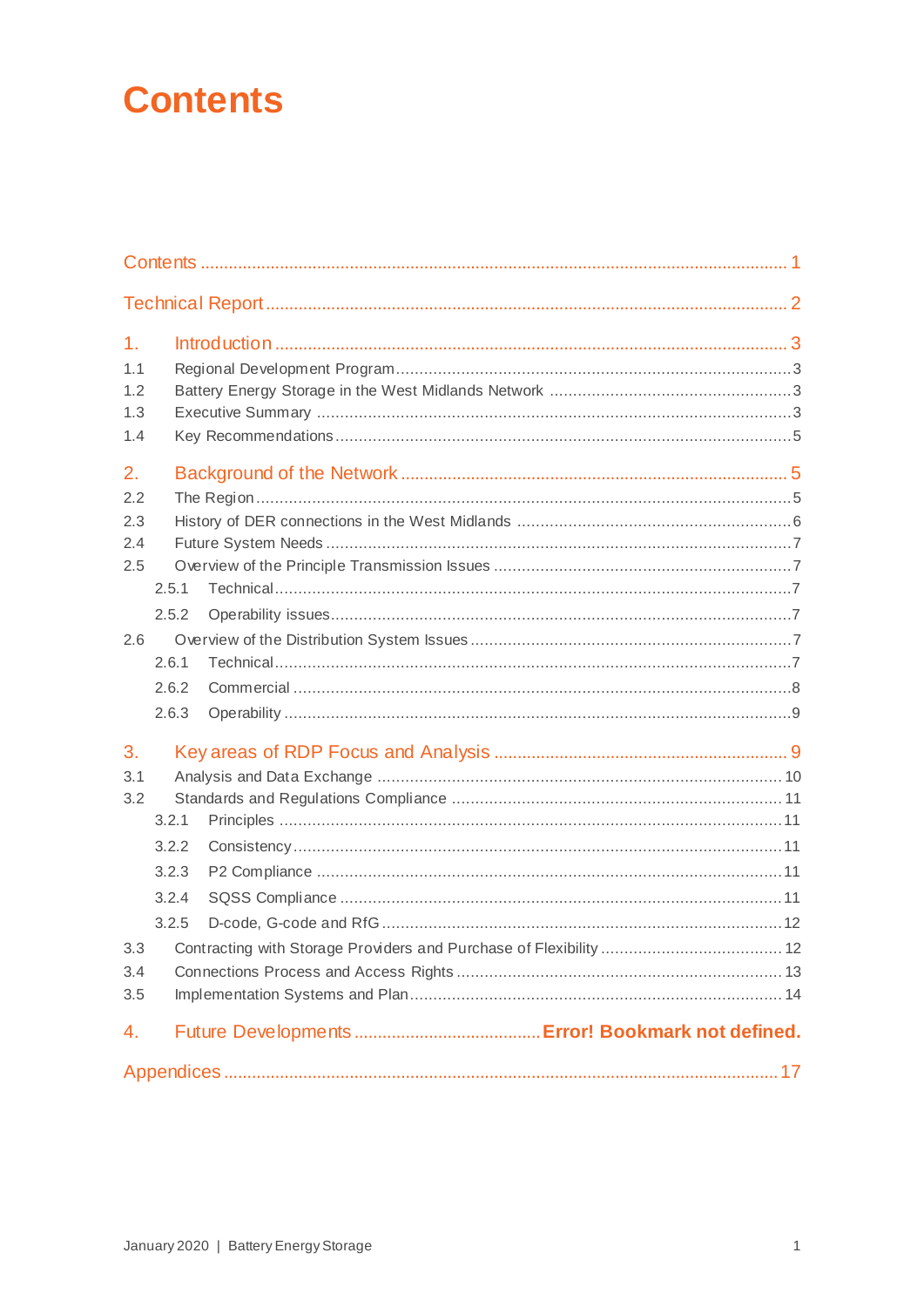## <span id="page-2-0"></span>**Technical Report**

Design phase - Final V1.0

aÜ.

I

 $\blacksquare$ 

II

**QU** 

III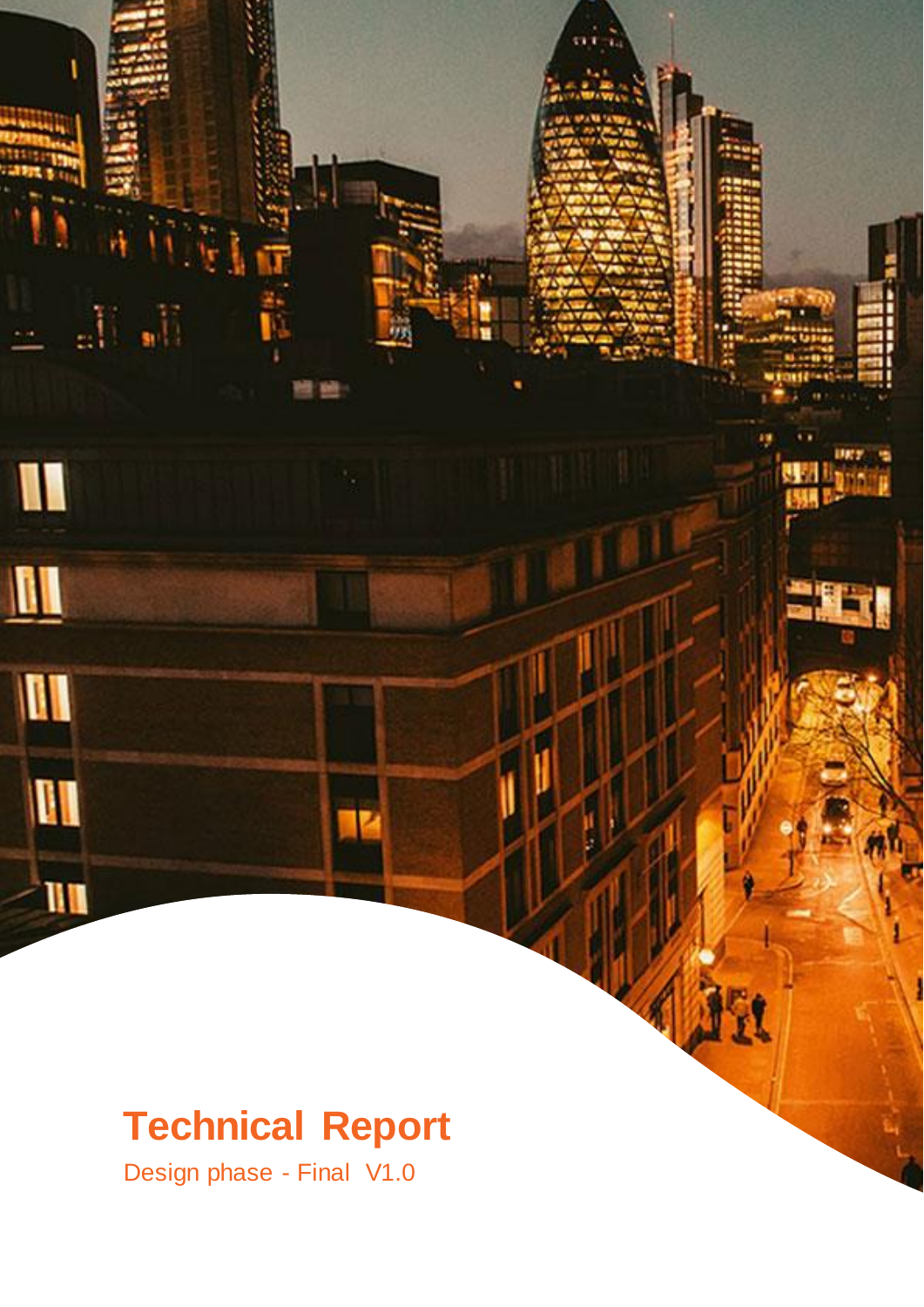## <span id="page-3-0"></span>**1. Introduction**

### <span id="page-3-1"></span>1.1 Regional Development Programme

The Regional Development Programmes (RDPs) were set up to provide detailed analysis of areas of the network which have large amounts of Distributed Energy Resources (DER) and known transmission / distribution network issues in accommodating that DER. The idea is to us e this analysis to innovate and push the boundaries of current thinking with a "design by doing" approach to resolving the issues pushing towards DSO type solutions and informing thinking for the DSO debate.

By solving a specific case study that has a pressing need to improve outcomes for customers in innovative ways, it is possible to make progress faster than the more conventional method of agreeing changes in approach at industry forums before making changes to the way the industry works. While there are risks that working in this way leads to a lack of standardisation across the GB network, this has been successfully managed by close cooperation and using the regional development programmes as case studies for the Energy Networks Association (ENA) Open Networks Project. Techniques and processes used within the RDPs will be replicated across other network areas as appropriate, resulting in innovative approaches being deployed much more rapidly.

Initially the RDPs have been set up on a project basis, but as the techniques and findings of the RDPs move into regular practice, it is envisaged that the RDP approach will continue to develop into a series of Business as Usual (BAU) developments.

## <span id="page-3-2"></span>1.2 Battery Energy Storage in the West Midlands Network

Prospective activity for this technology in the West Midlands is high, the number of industrial locations in need of reinvestment and close to existing infrastructure makes the West Midlands an ideal location to develop this technology. While it is difficult to generalise about the very local electricity network, there will be many locations across the West Midlands where the local connections were sized to take industry which is no longer functioning in energy intensive ways. Moving further up the distribution system and onto the transmission system the addition of generation is generally not a significant issue. In fact, over the last 25-years around 6GW of generating capacity has closed in the region. Addition of Energy Storage operating as a demand does not cause any capacity issues most of the time but could do so if the large volumes applying for a connection on particular nodes on the network acted as a demand under peak operating conditions. While this is not something that would be economic to do, traditionally there would be little control over how these players operate and so network companies' assessments assume a worst case which can block the connection of the technology, that would otherwise be very helpful if allowed to connect.

This RDP investigates how to change the way Battery Energy Storage (BES) should be assessed during the connection and planning process and how the network companies can manage and incentivise BES to connect and operate in a way that brings benefits to themselves and consumers. This will ensure the West Midlands area remains open and able to accept volumes of this technology into the future.

### <span id="page-3-3"></span>1.3 Executive Summary

It is no longer appropriate to consider all demands equally in one category as historic processes suggest. Instead demand will be split into 2 categories: Consumer Demand – this is the traditional demand for which the network companies need to ensure capacity is available so that it can always be met under the conditions described in the required standards; and Flexible Demand – this is demand that can or should be flexible to meet the needs of securing the network.

The existing RDP (or sometimes known as Mk2) Appendix G process can be amended to ensure economic and efficient flexible connections for BES are consistently administered across the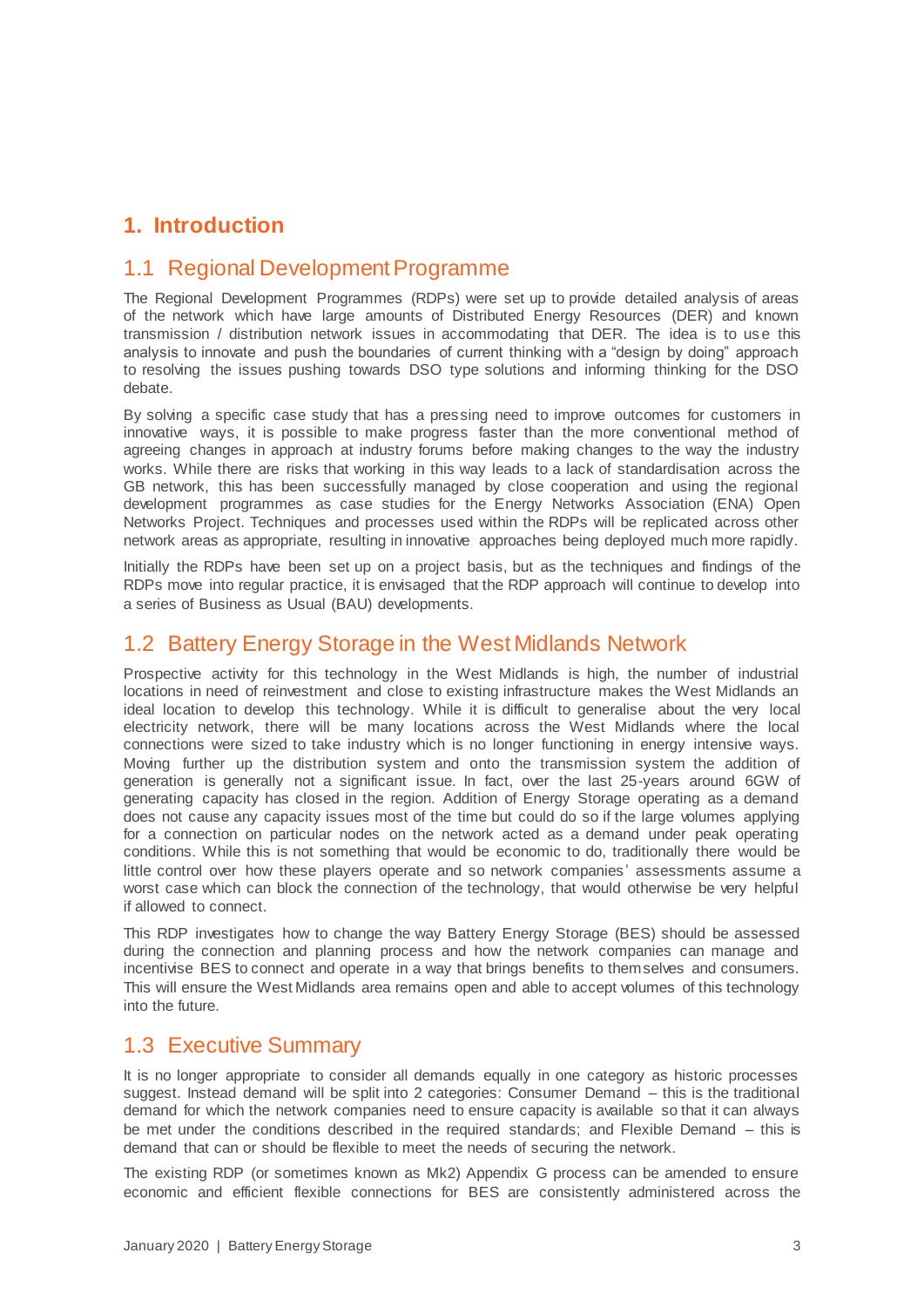Transmission / Distribution (T/D) boundary. Where the developer agrees, the process can also be applied to other demand side flexibility providers.

BES and other demand side flexibility will be treated as generation for this process - this is consistent with Ofgem's 'minded to' statement on the licensing of storage. Where there is doubt on what constitutes BES and flexible demand, reference will be made to the proposed definition of storage in the Ofgem licensing consultation, together with consultation with the customer - as is most appropriate in each case.

Most of the current (T/D) issues around connection of BES relate to the Grid Supply Point (GSP) assets. There are currently 2 different charging regimes for these assets: Connection and Infrastructure. While it is not desirable to have differing treatment of similar customers owing to the historic charging regime, this RDP must work within the existing charging rules, aligning the connections process to ensure there is always an incentive towards reducing consumer costs. As a result, constraint management needs to align with the responsible body for investment decisions and therefore, it is appropriate GSP assets classified as 'Connection' will align with the distribution constraint process; and 'Infrastructure' GSPs with the wider transmission constraint process.

For wider transmission limitations (where they exist or have a risk of becoming active in the foreseeable future) an obligation will be placed on the BES or demand side flexibility to provide NGESO with visibility and control of their output. The Connect and Manage process will be used to allow connection, which will be backed by a CBA process to determine where and when it is necessary to reinforce as wider works to meet full SQSS compliance. While it is possible that there will still be some enabling works e.g. fault level mitigation, it is unlikely the connect and manage criteria will require enabling works in most cases. (Note: a new CBA tool, that has recently been developed, will be used to enable local CBAs at a GSP level on BID3 / FES data, without the resourcing and time delays of using the full BID3 package.)

For DNO limitations including connection assets; a 2-stage process will be used. Stage 1 will assess the capacity available for a BES or flexible demand to connect, and allow connection on a limited basis, which will define the access rights available for that individual customer. The DNO will define the access regime they wish to apply to their customers; typically, WPD would do this allowing a DER to use whatever residual capacity was available in the network on a Last in First off (LiFo) basis, usually controlled by Active Network Management (ANM) technology. To enable this on transmission Connection assets, a Connection Asset Flexible Forward Power Limit will be required in the Appendix G technical limits to complement the existing Connection Asset Reverse Power Limit.

During stage 2, developers and the DNO can trade the access rights obtained by an individual customer in stage 1, to allow that customer to provide a further service avoiding DNO reinforcements. E.g. a BES may agree to further restrictions / changes to its output to allow for the connection of new consumer demand in the constrained group. The fee for providing that service will be funded from cost savings on distribution reinforcements that are, or would otherwise be, chargeable to further customers / consumers in the area. In the opposite example, a BES may increase their access rights if there is another party than can provide a counter acting service cheaper than the reinforcement that were initially rejected in favour of a flexible connection. To ensure fairness and prevent capacity hoarding by BES, just in case a constraint opportunity arises in the future, a strong queue management and progression policy needs to be in place, which is already a consistent requirement of previous RDPs. Stage 2 is mentioned in this summary for completeness but is beyond the scope of this paper.

Transition to these RDP arrangements will be on a 'per GSP' need-case basis and will be initiated by a Modification Application or Project Progression from the DNO. NGESO will offer the standard RDP terms modified to add flexible demand side limits.

Distribution networks are designed to provide sufficient capacity to deliver the level of security for demand as detailed in ENA Engineering Recommendation P2. This design standard has a methodology for establishing group demand and a corresponding table detailing the security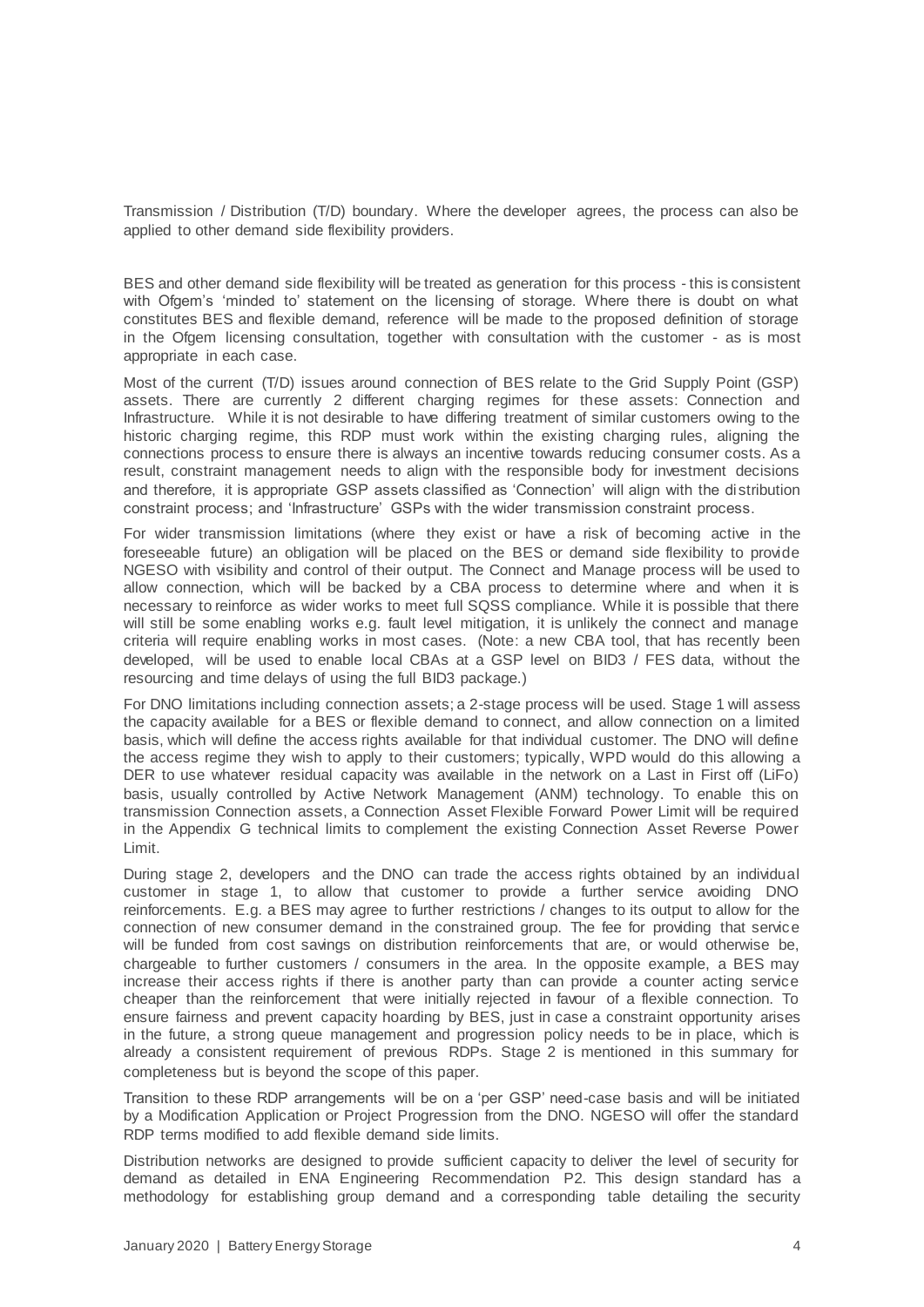required for each group class size. There is no corresponding standard for generation, but the network security requirement for the import capacity for energy storage will be assessed by this method.

#### 1.3.1 Engineering Recommendation P2/6 Security of Supply - Issue 6 July 2006

Under P2/6, the group demand is simply defined as the DNO's estimate of the maximum demand of the group being assessed with appropriate allowance for diversity. P2/6 also notes that this assessed maximum demand must be consistent with the demand submitted to the transmission company under the terms of the GB Grid Code.

Large energy storage systems without any contractual restrictions could contribute to group demand, potentially up to the full import capacity, hence the existing treatment of the import requirements.

Further guidance for assessing this demand can be found in EREP130.

### <span id="page-5-0"></span>1.4 Key Recommendations

- Flexible demand or BES will need to provide visibility and control of their output to allow their impact to be managed if this is not achieved via either Balancing Mechanism (BM) or Wider Access (WA). It should be noted that discussions are still ongoing to decide the best way to implement visibility and control of DER on the south coast. It is envisaged that the same principles would be applied in this case as well when successfully agreed with the DNOs on the south coast.
- All storage will be considered as flexible demand. The definition of storage will be taken from Ofgem's review on licensing, to ensure consistency.
- Any other demand can nominate themselves as flexible if it suits their business case otherwise will be counted as consumer.

## <span id="page-5-1"></span>**2. Backgroundof the Network**

## <span id="page-5-2"></span>2.2 The Region

The Western Power Distribution West Midlands area is shown in [Figure 1](#page-6-1) below: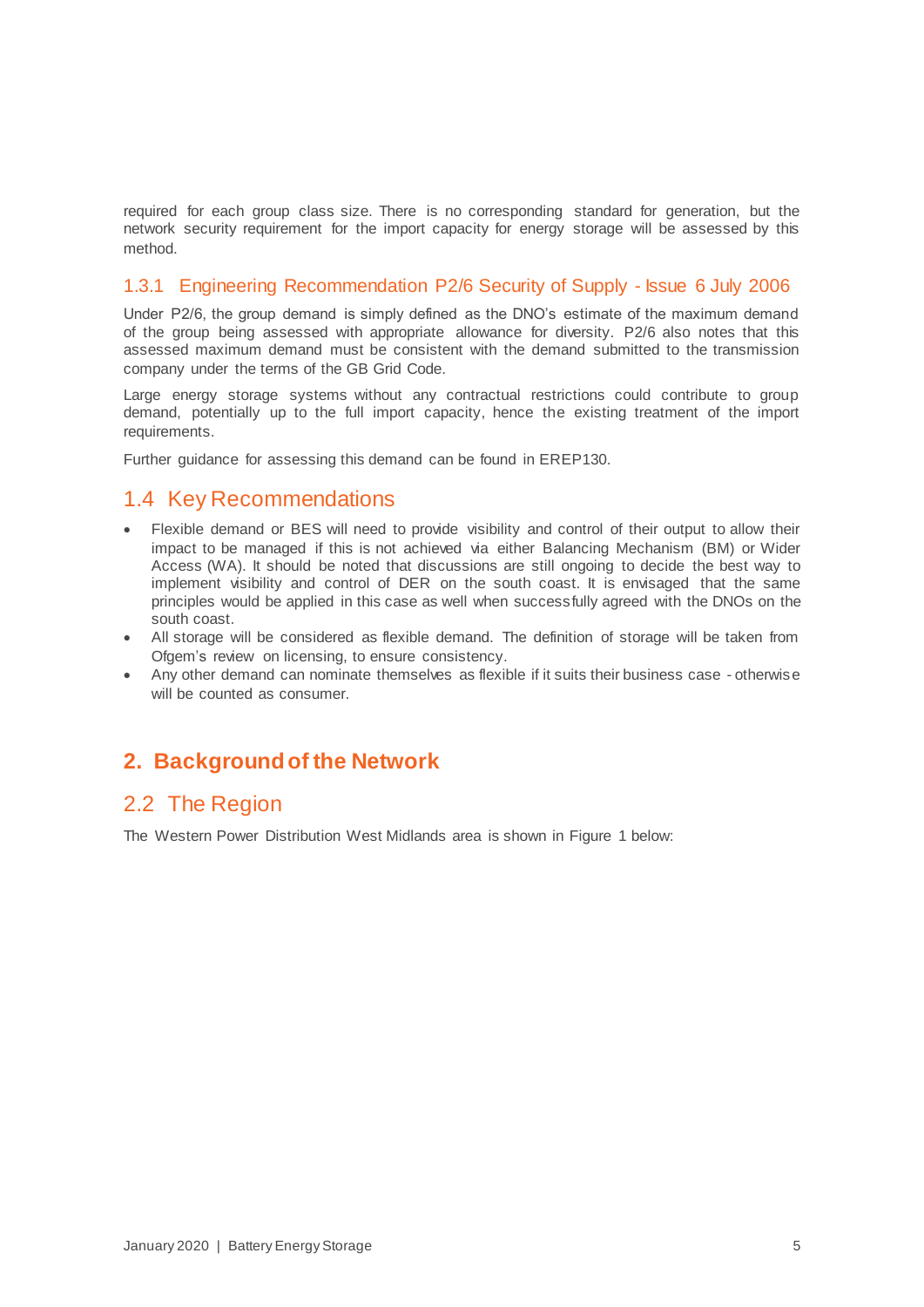

*Figure 1: WPD West Midland Area*

## <span id="page-6-1"></span><span id="page-6-0"></span>2.3 History of DER connections in the West Midlands

The West Midlands is a mix of urban / industrial and intense agricultural areas, the climate is not windy. Some of the agricultural areas have attracted considerable solar PV, particularly those in the south of the region. The urban areas have very little renewable potential but have suitable brownfield locations for small thermal power stations and particularly Battery Storage. While generation in this high demand area does not generally cause a problem, storage acting as a demand coincident with the consumer demand peak would do so and therefore, if not controlled, there are some GSPs which are approaching a theoretical capacity limit. GSPs of particular interest where more proactive connection and management processes will benefit energy storage are Feckenham, Iron Acton and Rugeley. These GSPs have been analysed in detail in this RDP.

Initially it was intended that the scope of this RDP would cover the WPD West Midlands licence area. While using the traditional approach where storage is treated as consumer demand, there are a number of GSPs in the West Midlands that are near to their forward power limits although- that is not the case on all GSPs. Similarly, there are GSPs that are at, or are approaching, a restriction outside of the West Midlands, particularly in the East Midlands. Across the Midlands, there is very little evidence of wider network issues, beyond the GSP, as a result of connecting BES in a flexible way. It is therefore proposed to roll out this RDP solution for any individual GSP in the WPD area where capacity for BES is becoming a limitation. In the Midlands, this will result in RDP roll-out on an 'as needed' basis; and in the South West it will add the demand side requirements to the existing RDP terms and conditions. In South Wales, the process is equally valid, although it will not unblock the wider system winter peak security issue, where levels of fully controllable generation including storage are greater than the regional system capacity available and constraining that generation off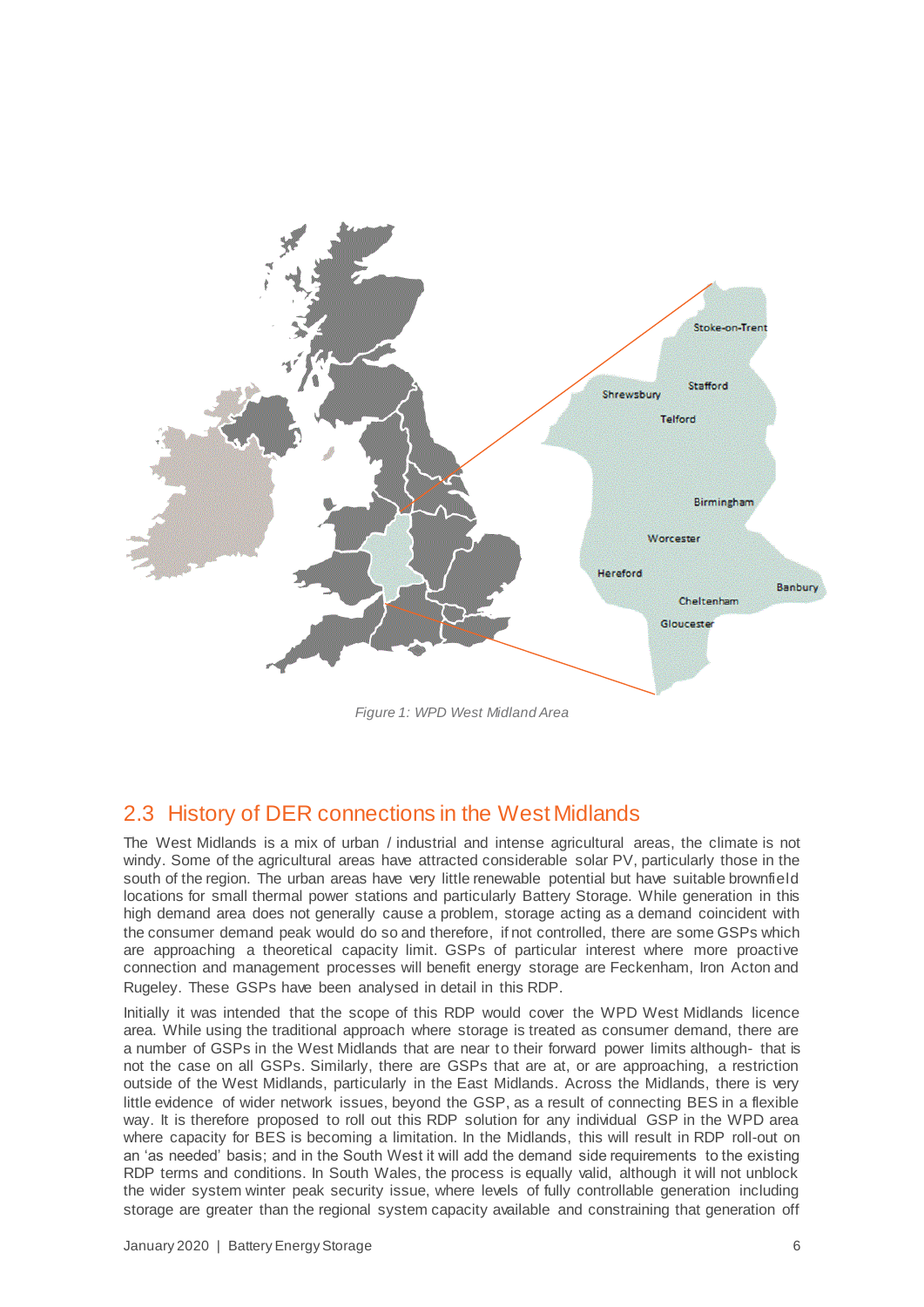at system peak risks not meeting national demand during coincident low renewable generation conditions.

## <span id="page-7-0"></span>2.4 Future System Needs

It is believed that the transmission system capacity, and the higher levels of capacity in the distribution system in the West Midlands are largely adequate to meet future system needs on an economic and efficient basis. With the correct coordination of access rights and commercial terms, it should be possible to allow the connection of BES in the West Midlands and use the BES to enhance the system capability rather than need more system capability to allow connection of the technology.

## <span id="page-7-1"></span>2.5 Overview of the Principle Transmission Issues

#### <span id="page-7-2"></span>2.5.1 Technical

At transmission level the West Midlands group is now devoid of large scale generation and so adding distributed generation to a demand dominated importing group has a positive effect on wider transmission flows. Adding storage in demand mode is also advantageous under off-peak conditions as there are very limited thermal constraints at that time and the addition of demand will help to reduce the high voltage issues that this part of the network can suffer from. On peak demands the addition of significant volumes of additional storage demands would cause thermal issues, but this is not considered credible - this would be counter intuitive to the natural economics of the network and so will not occur on a wide scale. At a more local level, particularly at GSP level thermal is sues are possible. E.g. a large storage device on a small GSP may take a rapid charge just before the time when demand in that GSP is already approaching peak, in order to be able to sell back the energy over the worst part of the peak when prices spike, or when mechanisms such as the capacity mechanism encourage generation in particular half hour periods. Transmission analysis has therefore concentrated at the GSP level.

#### <span id="page-7-3"></span>2.5.2 Operability issues

As most BES installations will be classified as small and will be distribution connected there are currently no code requirements / UK industry facilitation to ensure the BES have to provide the visibility and control to ensure network operability under the conditions highlighted above.

### <span id="page-7-4"></span>2.6 Overview of the Distribution System Issues

#### <span id="page-7-5"></span>2.6.1 Technical

On the distribution network within the West Midlands, 1.8GW of generation has been connected, with a further 2.1GW accepted and in construction, with almost 500MW of this being attributed to energy storage. Demand consumption peaks at 4.6GW, but can reduce as low as 1.5GW, highlighting the variability of loadings within the network.

For generation and demand connections (including storage), Active Network Management connection can provide an accelerated pathway for connection but requires flexibility on the part of the connectee itself to enable this. For generation connections, this is acceptable, depending on the economics of the scheme and likelihood of curtailment. However, for demand connections, it is much less likely that curtailment will be viable.

WPD's network capacity map [\(www.westernpower.co.uk/network-capacity-map\)](file:///C:/Users/ian.pashley/AppData/Local/Microsoft/Windows/Temporary%20Internet%20Files/Content.Outlook/NWB1SMF9/www.westernpower.co.uk/network-capacity-map) shows that there are a number of areas within the West Midlands which are demand constrained.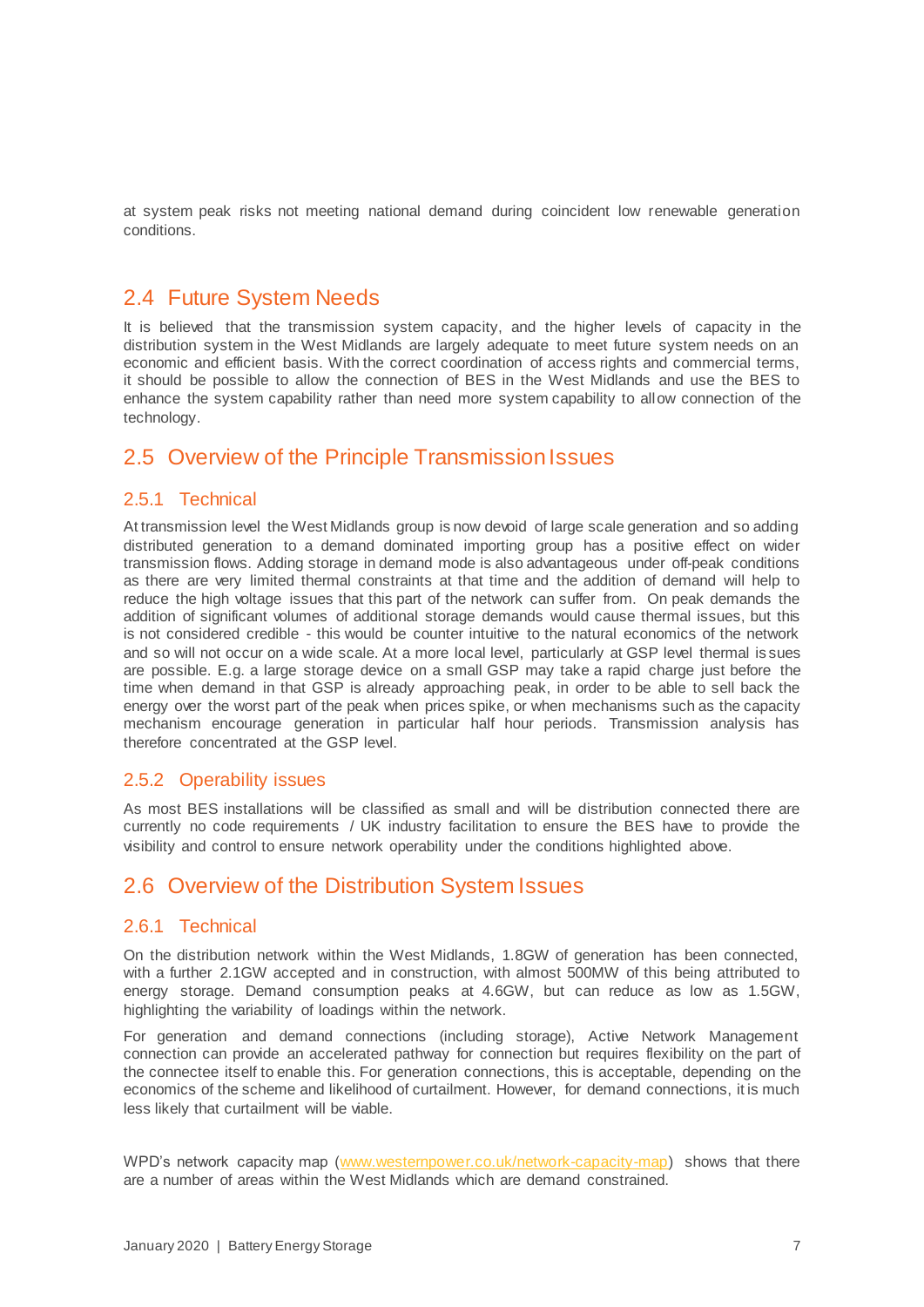

*Figure 2: WPD's network capacity map (West Midlands)*

Storage may contribute to reducing the volatility of loadings if it is run in synergy with what the network requires; but can also contribute to import and export peaks if the national markets are driving market cost signals opposite to local distribution constraints. Energy storage under ANM control can be guaranteed to remain within limits, but other connections will only have a small price signal through DUoS to operate in alignment with network constraints.

The large import requirements of storage connections and the security requirements universally applied to all types of demand can mean demand headroom within the distribution network can be quickly eroded when storage is prevalent.

#### <span id="page-8-0"></span>2.6.2 Commercial

Connections which would cause the distribution network to exceed limits require reinforcement or other mitigation prior to energisation. Under the current charging methodology, the costs for this would fall to the connecting customer to pay. These costs are apportioned in line with capacity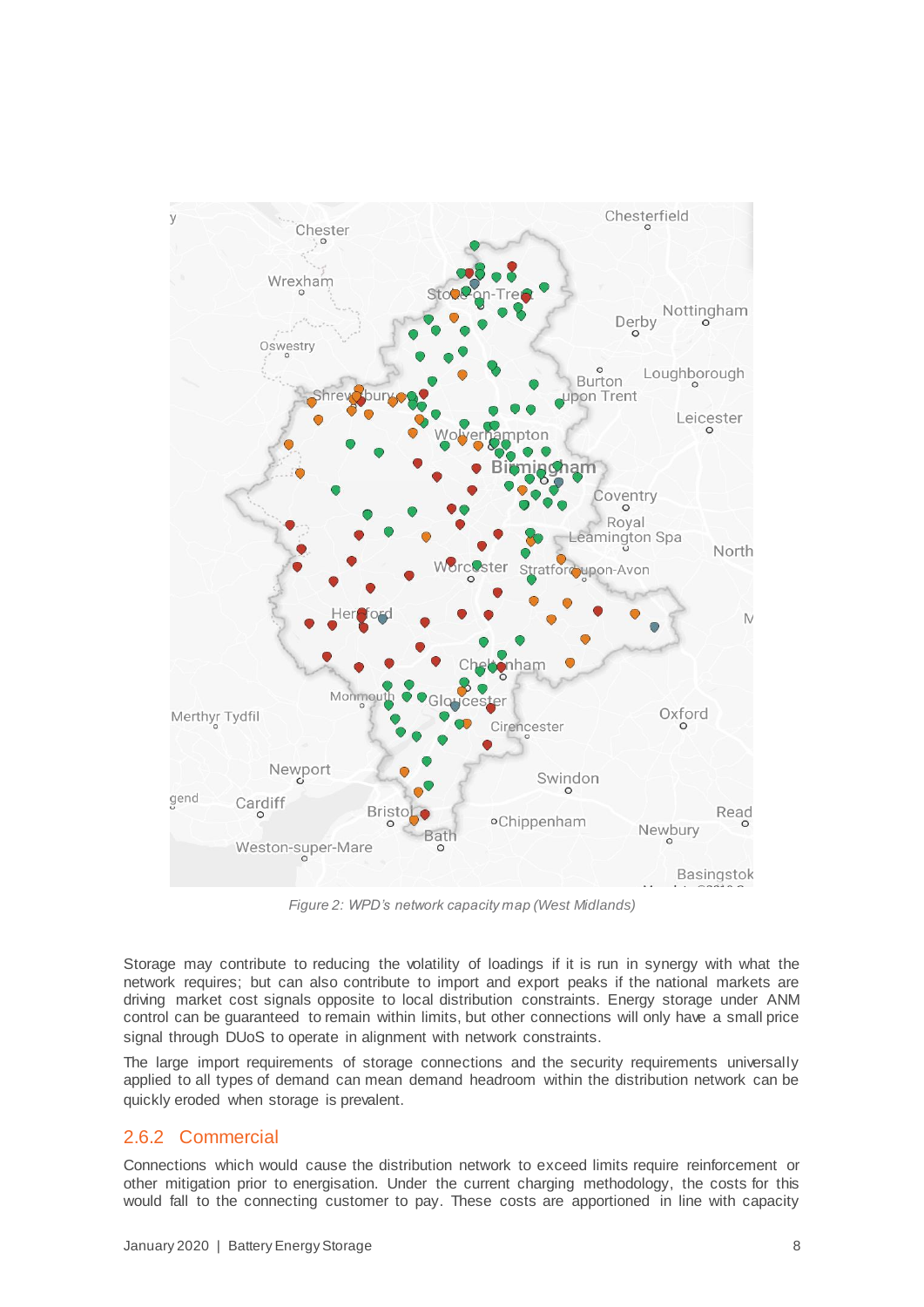requested versus capacity released, except where these may be fully chargeable when the costs relate to sole user works.

Generation connecting in export constrained areas triggering large reinforcement costs are additionally liable for all costs in excess of £200/kW.

This shallow-ish system of charging can present a large cost barrier to new connections in constrained areas, particularly for more costly interventions on EHV or transmission assets.

Flexibility may be able to mitigate distribution export constraints more economically than conventional reinforcement, but the costs of those mitigations would need to be paid for by other new connections seeking capacity rather than being funded from BSUoS like the ESO does for transmission constraints.

Further work is being done in the context of ongoing charging review work.

#### <span id="page-9-0"></span>2.6.3 Operability

Traditionally distribution network operators are not able to control demand or generation output except under exceptional conditions e.g. network outage.

Active Network Management connections were brought in to enable control of output to maintain network limits and avoid immediate reinforcement costs, but the commercially simple approach to the principles of access (LIFO) does not always lead to optimum utilisation of the network.

### <span id="page-9-1"></span>**3. Key areas of RDP Focus and Analysis**

The table below summarises the key activities to be carries out to achieve the RDP recommendation.

| Initiative                                                            | <b>Main Objective</b>                                                                                                                                                                                                                                                                                                                                                                                                                                               |
|-----------------------------------------------------------------------|---------------------------------------------------------------------------------------------------------------------------------------------------------------------------------------------------------------------------------------------------------------------------------------------------------------------------------------------------------------------------------------------------------------------------------------------------------------------|
| Analysis and data<br>exchange.                                        | To revise the data exchange requirements between DNO, ESO and<br>TO, to enable flexible demand to be identified separately from<br>consumer demand and show that a group is secure. Where a group is<br>not secure, devise a process to determine what the service (or<br>additional service) requirements from BES would be in order to secure<br>the group with BES rather than building infrastructure.                                                          |
| Standards and<br>regulations compliance.                              | Ensure that separating demand into consumer and flexible and<br>effectively treating storage demand as negative generation is<br>compliant with all industry standards and regulations                                                                                                                                                                                                                                                                              |
| Contracting with storage<br>providers and purchase of<br>flexibility. | At Transmission level ensure the standard methods for contracting<br>and purchasing flexibility remain appropriate in this case, including<br>use of similar RDP arrangements proposed in the WPD south West<br>RDP.<br>At distribution level devise a method to be able to fairly compensate<br>storage providers for providing flexibility over and above that required<br>in their initial connection agreement and a means to allocate costs<br>and pay for it. |
| Connections Process and<br>Access Rights.                             | Working on the deep connect and manage principles developed for<br>the WPD South West RDP. Develop the changes required in the<br>connections process, transmission to distribution and distribution to<br>customer including contractual arrangements to provide improved<br>outcomes on the basis of demand side flexibility.                                                                                                                                     |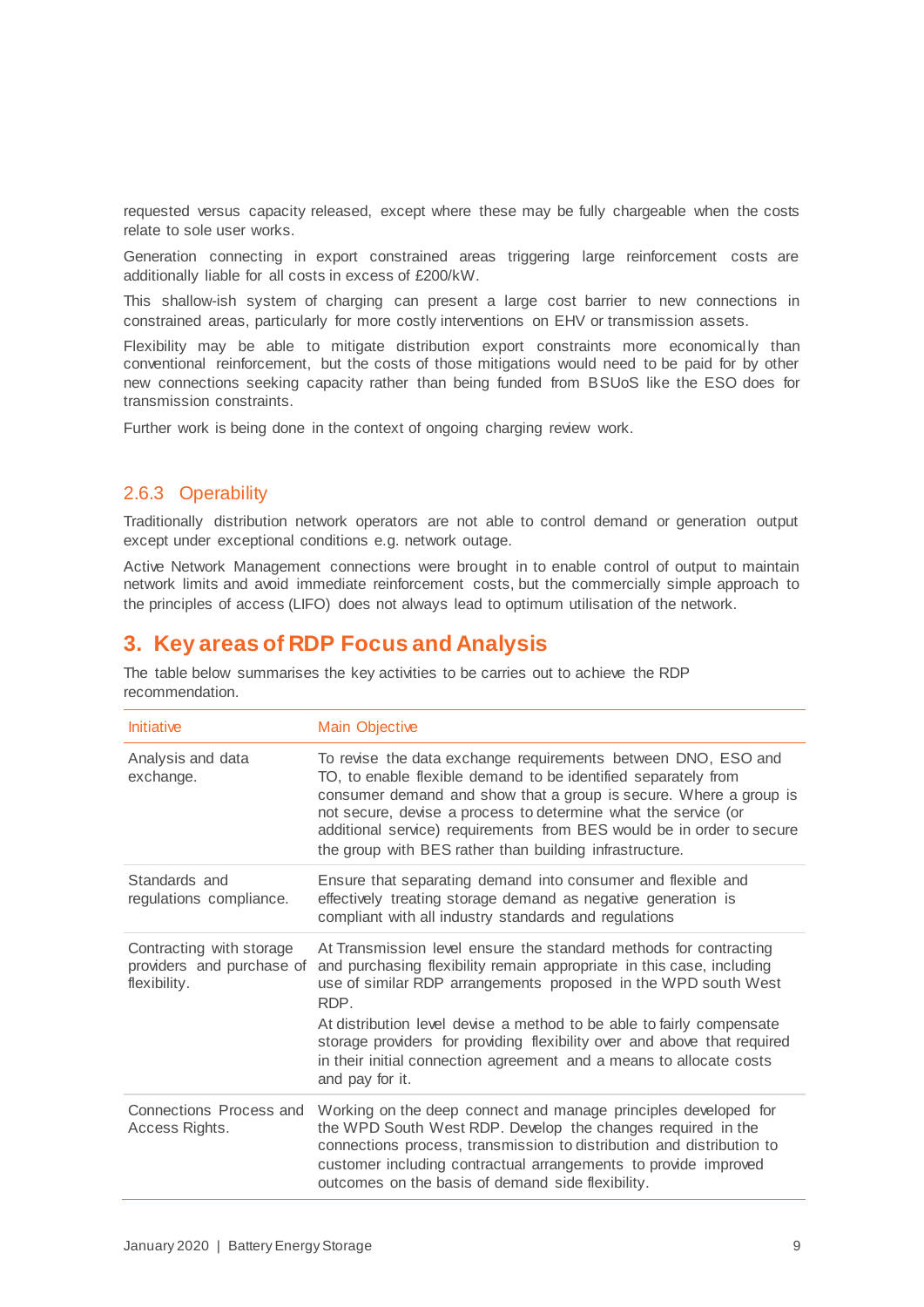Implementation Systems and Plan. Develop systems requirements and plan for the contractual and systems to roll out across the West Midlands area. See Appendix A for high level next steps

## <span id="page-10-0"></span>3.1 Analysis and Data Exchange

NGET assessment is primarily driven by DNO's demand data submission. When implementing this RDP outcome, NGET is expected to treat flexible demand as non-contributory for compliance assessment. This is based on the assumption that DNO and ESO will take necessary steps to control flexible/storage demand.

Distribution networks are designed to provide sufficient capacity to deliver the level of security as detailed in table 2 of ENA ER-P2 for the maximum demand. EREP130 (2019) states that the DNO's estimate of the maximum demand should be known as Group Demand. Group Demand should be determined using measured demand plus latent demand<sup>1</sup>.

To calculate the Group Demand, the directional net flows at the boundary interface are taken on a half hourly basis and the embedded generation is added back in using time series meter data. Energy from other flexibility sources such as Energy Storage and contracted DSR are also added back in/removed where appropriate.

The Group Demand is used to determine the demand class as per P2.

This RDP is looking at the future state of the network after additional changes in demand, generation and storage capacity. To complete the analysis for the future network requirements, the following process was used:

- 1. Find net transfers across T-D boundary, including directional MVA power flows to a synchronised time base.
- 2. Use distribution level data to unmask the demand, using a mixture of measured flows and metering data (both captured with respect to half-hourly timings).
- 3. Rebase the annual demand curve against a future planned peak, determined from assessment of connections pipeline data, using appropriate diversity levels.
- 4. Use distribution level data to strip out the constituent DG components and analyse the DG components against installed capacity to determine representative DG curves.
- 5. Format this information into similar annual load profiles, against the same time base used for the demand profiles.
- 6. Identify future predicted demand peak and DG installed capacities, separately identifying storage installed capacities
- 7. Scale the demand and generation profiles to feed into the analysis
- 8. Complete power/energy analysis using half hour data, summating scaled future demand data and expected SOW identified DG (excluding storage)
- 9. Undertake a sensitivity analysis by superimposing the maximum storage demand import on top:
	- a. Gross demand flows plus maximum storage demand import (security analysis)
	- b. Net demand flows plus maximum storage demand import (credible worst case)
	- c. Net demand flows plus maximum storage generation export (best case)
- 10. Calculate the curtailed energy in each scenario (peak MW exceedance and MWh energy required)

l

<sup>1</sup> Latent Demand is demand that would appear as an increase in Measured Demand if the Distributed Generation was not operating. Latent Demand for an Energy Storage exists when there is export or restricted import, at the time of Measured Demand.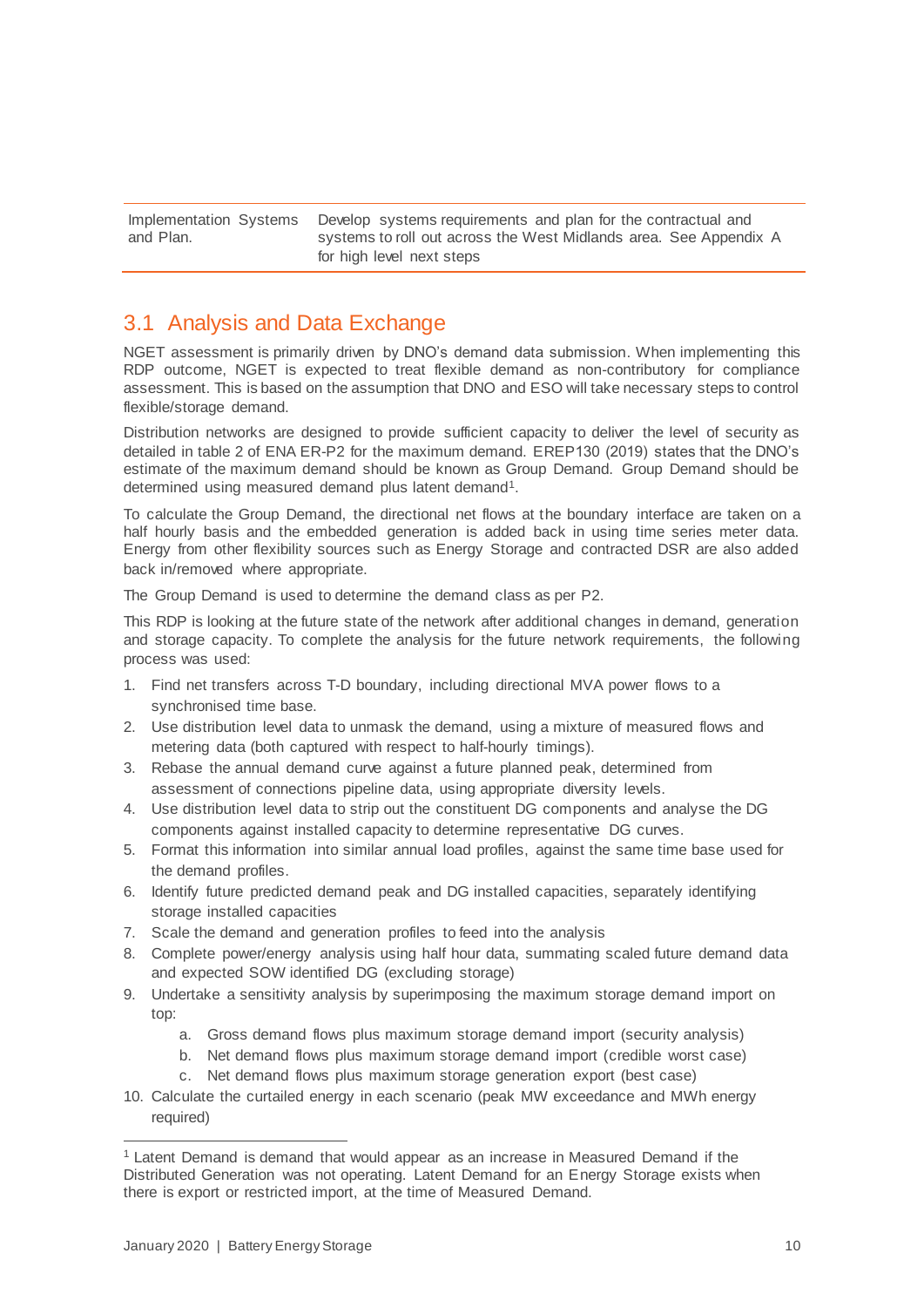## <span id="page-11-0"></span>3.2 Standards and Regulations Compliance

#### <span id="page-11-1"></span>3.2.1 Principles

Starting from first principles, one of the main reasons the industry has standards and regulations are to protect the consumer and ensure the industry works to provide the consumer with the high reliability required in the UK at the lowest possible cost. Within the industry itself, frameworks need to be in place to ensure all players are treated fairly and are given opportunity to meet the end goal of providing secure and reliable electricity at the lowest possible cost on an equitable basis. The purpose of storage is to provide services to the industry and allow the better matching of generation to consumer demand requirements rather than being an end consumer. It would therefore seem that the most appropriate standards to apply to storage would be those that apply to generation rather than those intended to protect the end consumer. That would already be the case when the storage is acting as generation and for the reason above should also be applied in principle when acting as demand.

#### <span id="page-11-2"></span>3.2.2 Consistency

Ofgem has recently consulted on "Clarification of Licensing Framework on Electricity Storage" and, while the determination is outstanding, the steer from the publication is clear and is that treating electricity storage in a similar way to generation is the most appropriate way to fit in with the industry framework. The following quote is taken from the consultation document "Ofgem and the Government have agreed that it is important to ensure consistency between both storage and electricity generation (generation). We consider that the existing electricity generation licence is best placed to clarify the regulatory framework for storage. This is because generation and storage share similar characteristics and perform similar functions in terms of generating and exporting electricity to the grid and because a modified generation licence is the most practical way of providing regulatory clarity." Treating storage as generation for the applications process, capacity allocation and technical standards ensures consistency.

Large transmission pumped storage schemes have historically always been treated that way and so treating smaller distributed storage this way helps "Whole System" consistency.

In effect storage is considered generation that can act in a positive and negative direction.

#### <span id="page-11-3"></span>3.2.3 P2 Compliance

<span id="page-11-4"></span>The DNO demand security requirements have recently been revised. The revised standard (P2/7) has been designed to add clarity, where it is appropriate, for the DNO to rely on generation rather than assets to secure demand. P2/7 also requires flexible demand to be added to the consumer (metered) demand to form the 'Group Demand'. The security standard is then set based on this 'Group Demand' then, where appropriate, the flexible demand is removed again. If the flexible demand does not take the 'Group Demand' through a security band, then it will be able to selfsecure. If the flexible demand takes the group into a higher security band, the increased security requirements of that higher band mean the flexibility will now not be adequate to meet the standard, even though there is no change in the power systems actual operating point under the crucial condition. The EREP130 guidance on the application of P2/7 states the DNO must add the storage demand to the metered demand, even if there is a contractual arrangement in place to prevent the storage from operating as a demand at that time. Only if the DNO has knowledge that the storage does not want to act as demand (on peak) can it be discounted. In doing so, P2/7 has made it harder for a flexible demand to use its ability to proactively alter active power input/output to secure its own security requirements under all circumstances, than P2/6, however it does ensure than resilence is maintained. The approach taken by WPD for this RDP will be to discuss with the customer what their costs will be if they want to take demand on peak and what they will be if they don't, explaining to the customer that if they want the cheaper option that they will need to state that they have no intention of taking demand on peak in their application. A commercial contract for export services at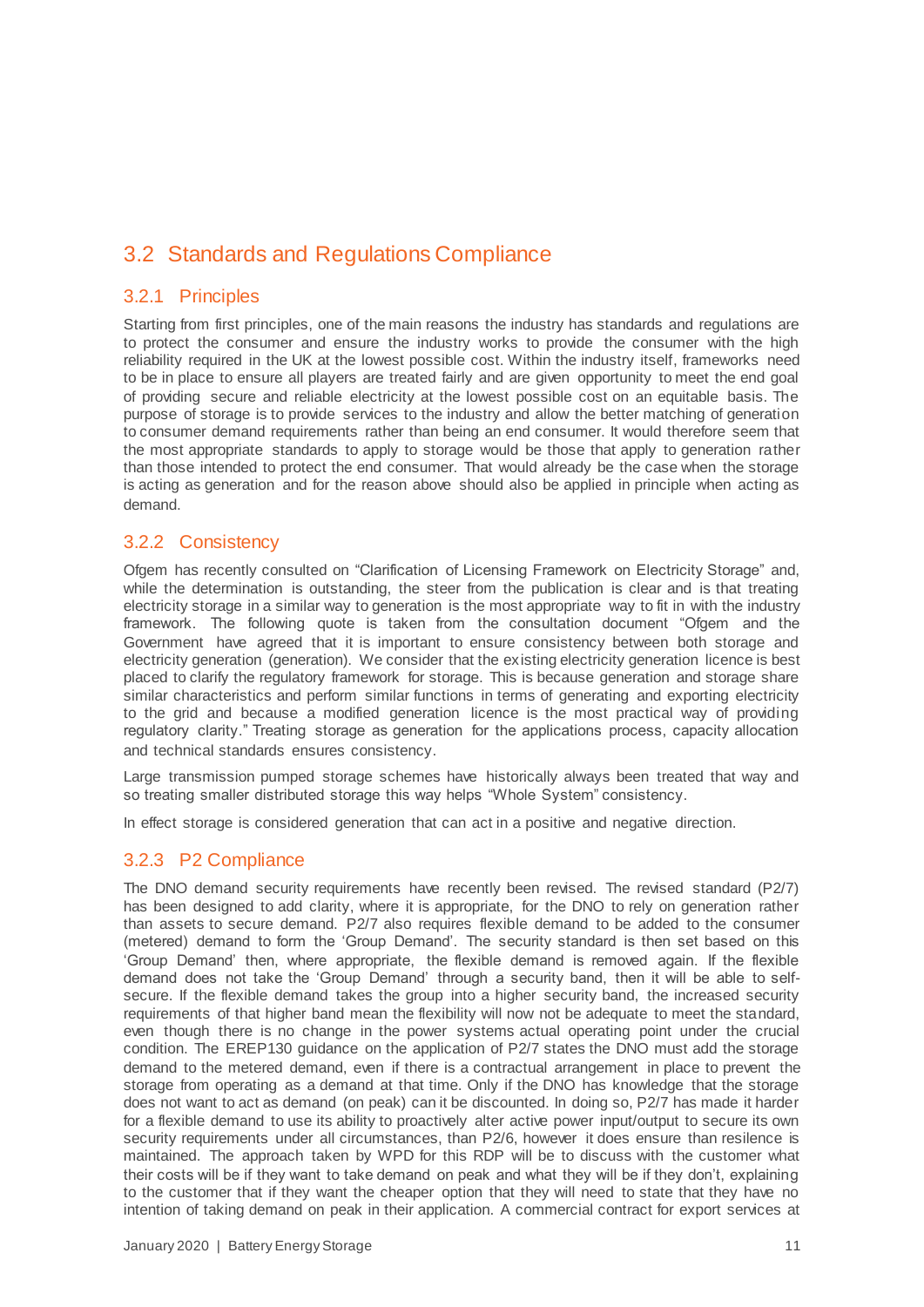demand peak may also evidence to the DNO that the BES will not be likely to take import at those times.

P2/7 also states that the DNO 'Group Demand' at a GSP must be consistent with the demand data submitted to the transmission company under the Grid Code. This can be achieved by the P2/7 work-around above in setting the Group Demand. It is better achieved by separately identifying the consumer demand and flexible demand and positively taking into account any flexibility in the security studies required to demonstrate compliance with SQSS. It is intended to modify the App G process standard data to reflect this. There is an ongoing ENA Open Networks work group looking at alignment of the Appendix G/ revised Statement of Works process and Grid Code data and any outcomes/learning from this RDP can be fed into this work.

#### 3.2.4 SQSS Compliance

Treating BES as generation with flexible demand will require compliance with both Chapter 2 (generation) and Chapter 3 (demand) of the SQSS. Compliance with Chapter 2 is not likely to cause difficulty in the demand direction and will be subject to the connect and manage provisions already adopted in previous RDPs in the generation direction. Chapter 3 can be met by taking account of the DNO estimate of the Group demand, after taking due account of demand diversity and the expected operation of any small and medium power stations. The proposals of this RDP do just that, thus chapter 3 is met. The contribution of generation to group security is further clarified in SQSS 3.14. The proposed assessment process will take due regard to points noted in this clause and so again this will be met. It should be noted that, the clauses in chapter 3 around DER's interaction with capacity requirements would benefit from further clarity, particularly with the likely growth of storage assets with the potential to provide capacity.

#### <span id="page-12-0"></span>3.2.5 D-code, G-code and RfG

The D-code via ER G99 obliges all generation between 1MW and 10MW to provide curtailment control, and all generation above 10MW to provide 'set point' control. G99 is specific that this control is provided to a DNO interface and therefore any compulsion to provide control to small and medium DER can only be via the DNO interface.

Note that, unlike the European 'Requirements for Generators' network code, the GB interpretation (G99) does specifically include a storage device in the definition of generation; and hence the requirements to curtail or move Active Power to a set point apply. Active power can be positive or negative, so storage demand is already included in this requirement. A flexible demand that is not storage is not included in this requirement, and so can only be controlled in this way if agreed to via customer agreement during the connection process.

## <span id="page-12-1"></span>3.3 Contracting with Storage Providers and Purchase of Flexibility

#### 3.3.1 Network Access

Since 2017, all export connections above 500kW within WPD areas require a connections control panel, which can provide visibility and control. All connections allow for this visibility as standard and also for control to be enacted under emergency outage conditions. ANM connections also allow for this control to be enacted when triggered by network load conditions.

Under the RDP in the South West, connections falling within the constraints considered also allow for control to be enacted by network load conditions, and this could be extended to storage providers and other forms of flexibility across the whole of WPD's area.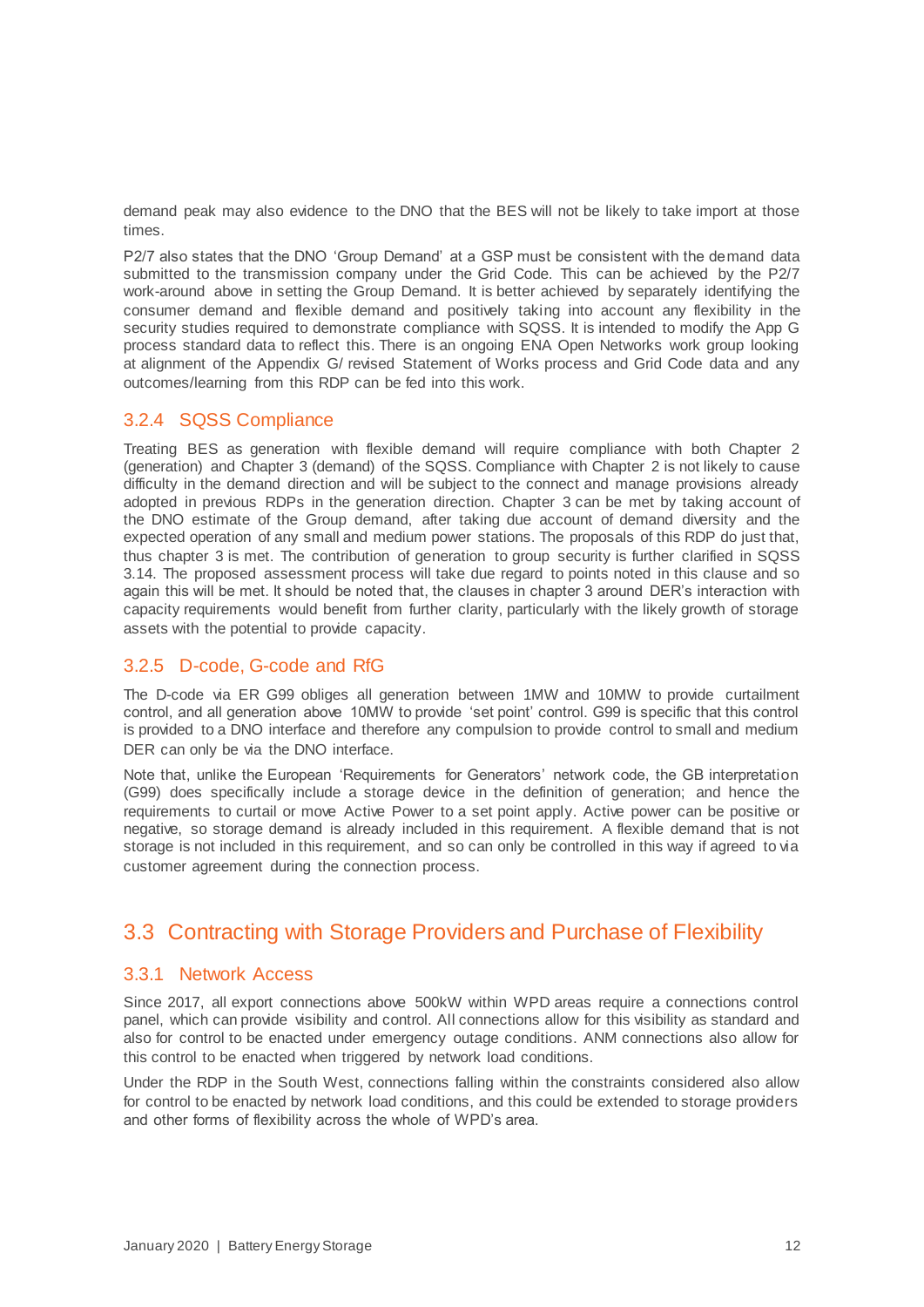#### 3.3.2 Contracting with Flexibility

Under Flexible Power, WPD has been procuring demand side flexibility for demand constraints since 2017. WPD's procurement process consists of bi-annual flexibility tenders run under an OJEU compliant dynamic purchasing system.

Areas of constraint, CMZs (Constraint Managed Zones), are defined by geographic boundaries and market information is published which includes the type of product required (Secure, Dynamic, Restore), the volume and direction of response required and temporal information on when that service is needed.

Contracts are awarded for up to four years, based on either fixed pricing or pay-as-clear auctions, depending on the level of competition and market liquidity within an area.

Demand side flexibility is dispatched via WPD's Flexible Power platform through an electronic API and settlement is done automatically through the same system.

## <span id="page-13-0"></span>3.4 Connections Process and Access Rights

There are currently 2 Appendix G processes in use in England and Wales. These are commonly known as Original (or Mk1) and RDP (or Mk2). Currently only 8 WPD GSPs in the South West are using RDP Appendix G (Mk2); the remainder of the WPD area is using the Original App G (Mk1) process.

The original Appendix G has limited ability to vary site-specific conditions, it would therefore be difficult to add in the necessary visibility and control requirements. The RDP Appendix G process is more flexible and better meets the objective that Ofgem set for the industry, to ensure that all transmission and distribution terms and conditions for a distribution connection are available in 90 days, not just their distribution terms. On this basis, it is proposed to convert all GSPs with additional requirements through this storage RDP to the RDP format Appendix G.

To cover BES, only minor changes to the RDP App G process are required. These are needed to reflect that technical limits can now be applied in the demand scenario as well as generation:

- Connection Asset Flexible Forward Power Limit to mirror Connection Asset Reverse Power Limit.
- Transferable limits to transfer flexible demand capacity between GSPs (to mirror the arrangements for transferable limits to transfer generation capacity between GSPs). Note this will be included to ensure a consistent and future-proof process, but as most of the GSPs concerned initially in this RDP will be limited by GSP assets, it is unlikely these will be used immediately.
- Separate Materiality Triggers and Total MW (table 1) figures in the generation and demand direction, to ensure the Appendix G reassessment process is triggered at an appropriate time.

By definition, in the CUSC and Grid Code, it will be possible to compel any DER with a generation element wishing to connect in the distribution system to go through the Appendix G process. This will cover off the volume of BES applications the DNOs are receiving. It would not be possible to compel a purely demand side flexibility device, even though the customer requires only flexible capacity and not consumer demand. This is because their apparatus does not "produce" electricity and therefore doesn't meet the code definition. A customer that did not want to be consumer demand or have any generation capability may be able to be taken through the process on a customer choice voluntary basis (to avoid additional distribution charges they would otherwise incur). Such customers are likely to be few and far between but should be given the opportunity to compete equally in flexibility markets.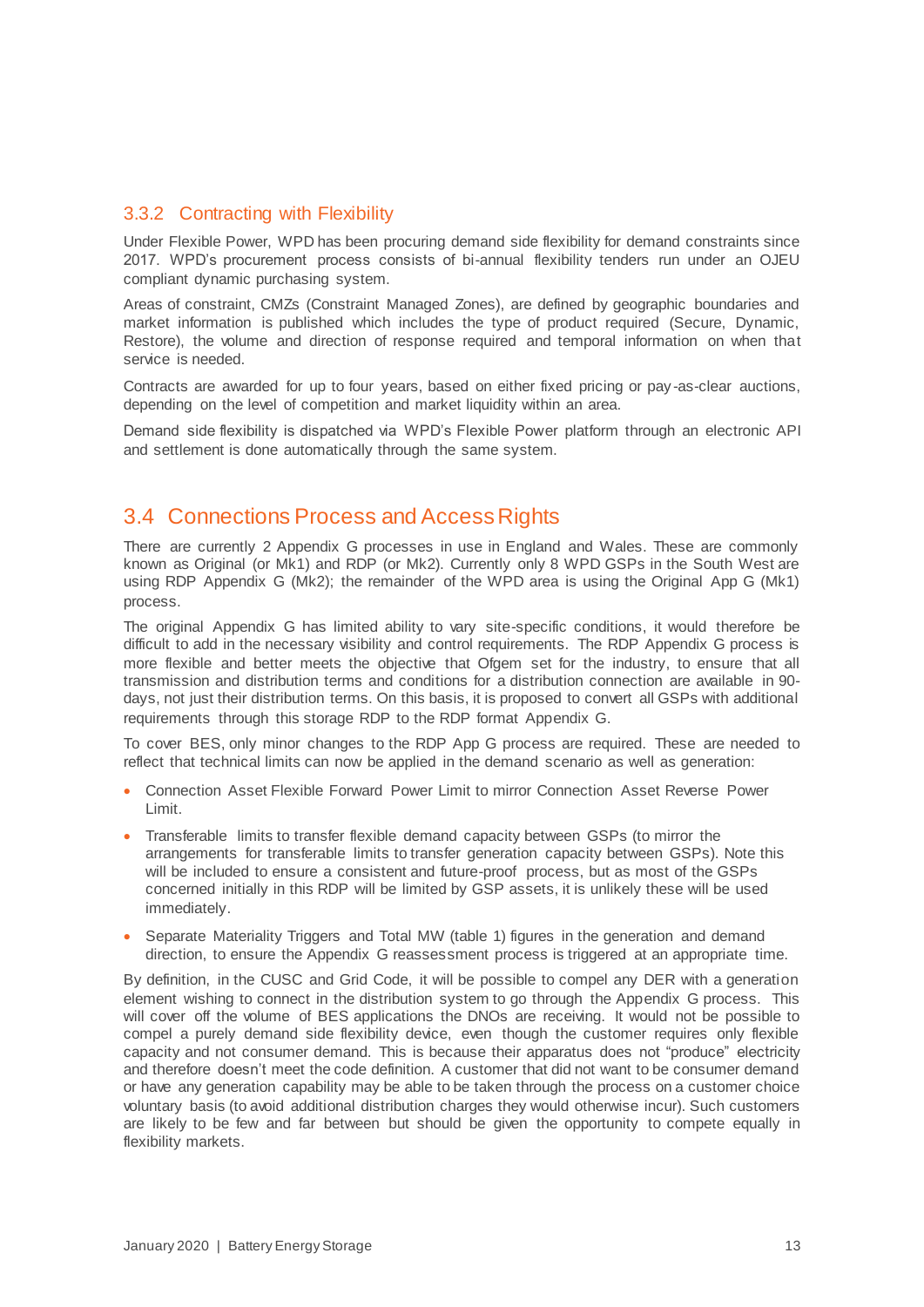## <span id="page-14-0"></span>3.5 Implementation Systems and Plan

There are two type of GSPs, a) Infrastructure Asset GSPs and b) Connection Asset GSPs. The following sections summarises the potential ways to implement the recommendation of this RDP in both categories.

#### 3.5.1 Infrastructure Asset GSP with Limited or no remaining demand side capacity

Given capacity for a connection against an infrastructure asset will often depend on plant type, how other connectees / GSP's in the group are changing and the cost benefit of build versus operational solutions, a set figure is not practical so lends more towards a flexible demand materiality trigger that would work in the same way as a generation materiality trigger.



#### 3.5.2 Connection Asset GSP with Limited or no remaining demand side capacity

Assumes the connection asset capabilities are agreed with DNO in advance via revised App G technical limits process.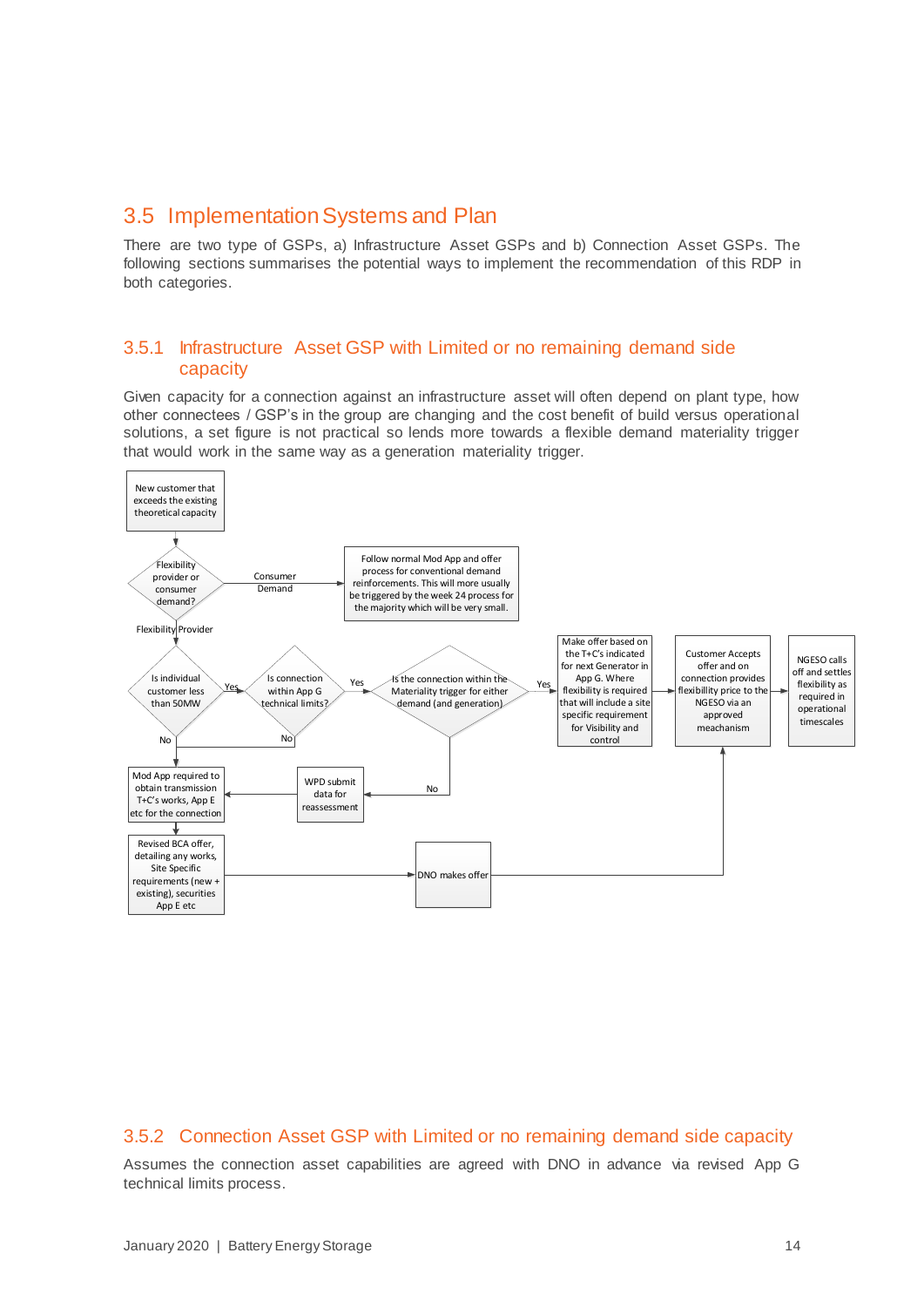

## **4. Next Steps**

The following activities are either completed or planned to provide network access

| Project<br><b>Timescales</b>             |                                 | <b>DNO Connection</b><br><b>Agreements</b>                                                                                                                | <b>ESO BCA</b>                                                                               |
|------------------------------------------|---------------------------------|-----------------------------------------------------------------------------------------------------------------------------------------------------------|----------------------------------------------------------------------------------------------|
| RDP <sub>2</sub><br><b>South</b><br>West | Completed                       | Connection agreements in<br>place with DER to enable<br>Distribution ANM and<br>Transmission Export<br>Constraint Management<br>Service                   | BCA in place to enable<br><b>Transmission Export</b><br>Constraint Management<br>Service     |
| RDP4<br>West<br><b>Midlands</b>          | Q <sub>2</sub> 20 <sub>20</sub> | Connection agreements in<br>place with DER to enable<br>Distribution ANM and<br>Transmission Import and<br><b>Export Constraint</b><br>Management Service | BCA in place to enable<br>Transmission Import and Export<br>Constraint Management<br>Service |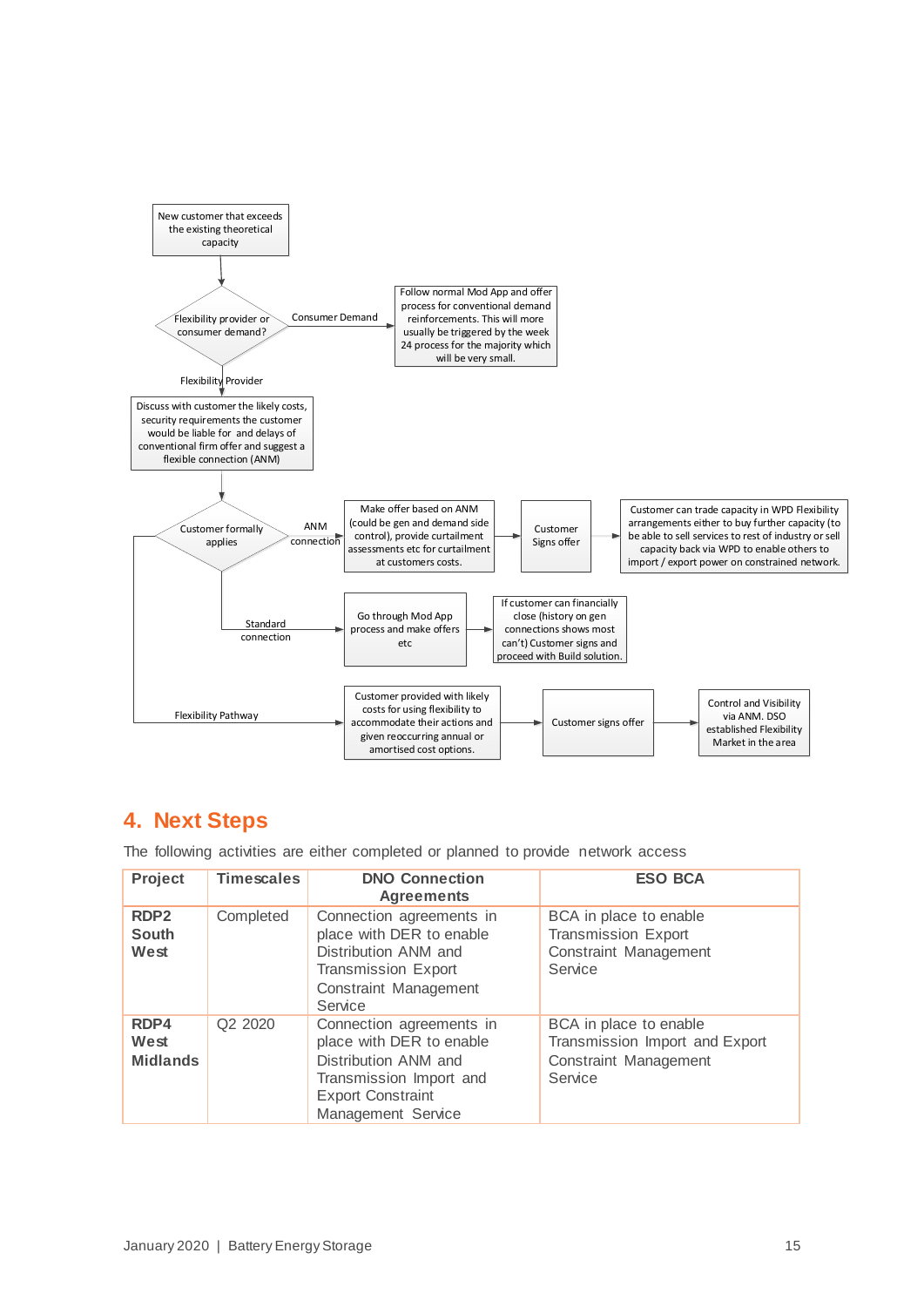The following activities are planned to provide Commercial Flexibility

| Project                                  | <b>Timescales</b> | <b>DNO Service</b>                                  |                                                                                    | <b>ESO Service</b>                                  |                                                                                    |  |
|------------------------------------------|-------------------|-----------------------------------------------------|------------------------------------------------------------------------------------|-----------------------------------------------------|------------------------------------------------------------------------------------|--|
| RDP <sub>2</sub><br><b>South</b><br>West | TBC*              | No WPD product                                      |                                                                                    | Export<br>Constraint<br>Management<br>Service       | Turn to zero<br>only for export<br><b>DER</b>                                      |  |
| RDP4                                     | Q2 2020**         | Dispatchable<br>Constraint<br>Management<br>Service | Flexibility<br>reserve<br>procured for<br>both import<br>and export<br>constraints | Import<br>Constraint<br>Management<br>Service       | Timed Import<br>blocking for<br><b>DER</b>                                         |  |
| West<br><b>Midlands</b>                  | Q4 2020**         |                                                     |                                                                                    | Dispatchable<br>Constraint<br>Management<br>Service | Flexibility<br>reserve<br>procured for<br>both import<br>and export<br>constraints |  |

\* The way forward on the RDP 2 recommendation of visibility and control of DER is being discussed. The delivery of this will determine the timescales of this RDP's implementation of the same.

\*\* The deliverability of import constraint management services and the systems required to facilitate these from a transmission perspective is reliant upon the successful delivery of the RDP 2 outcomes.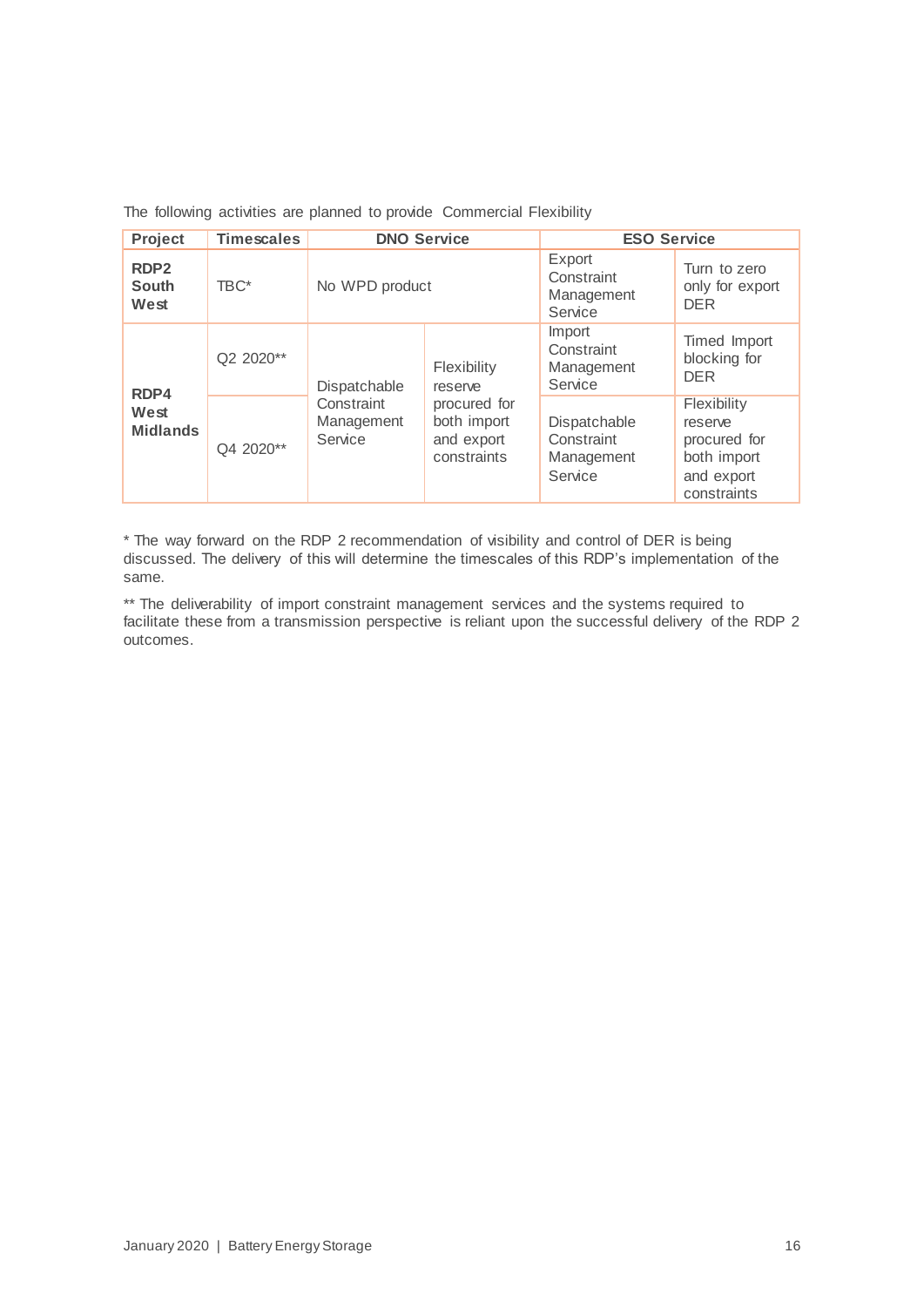<span id="page-17-0"></span>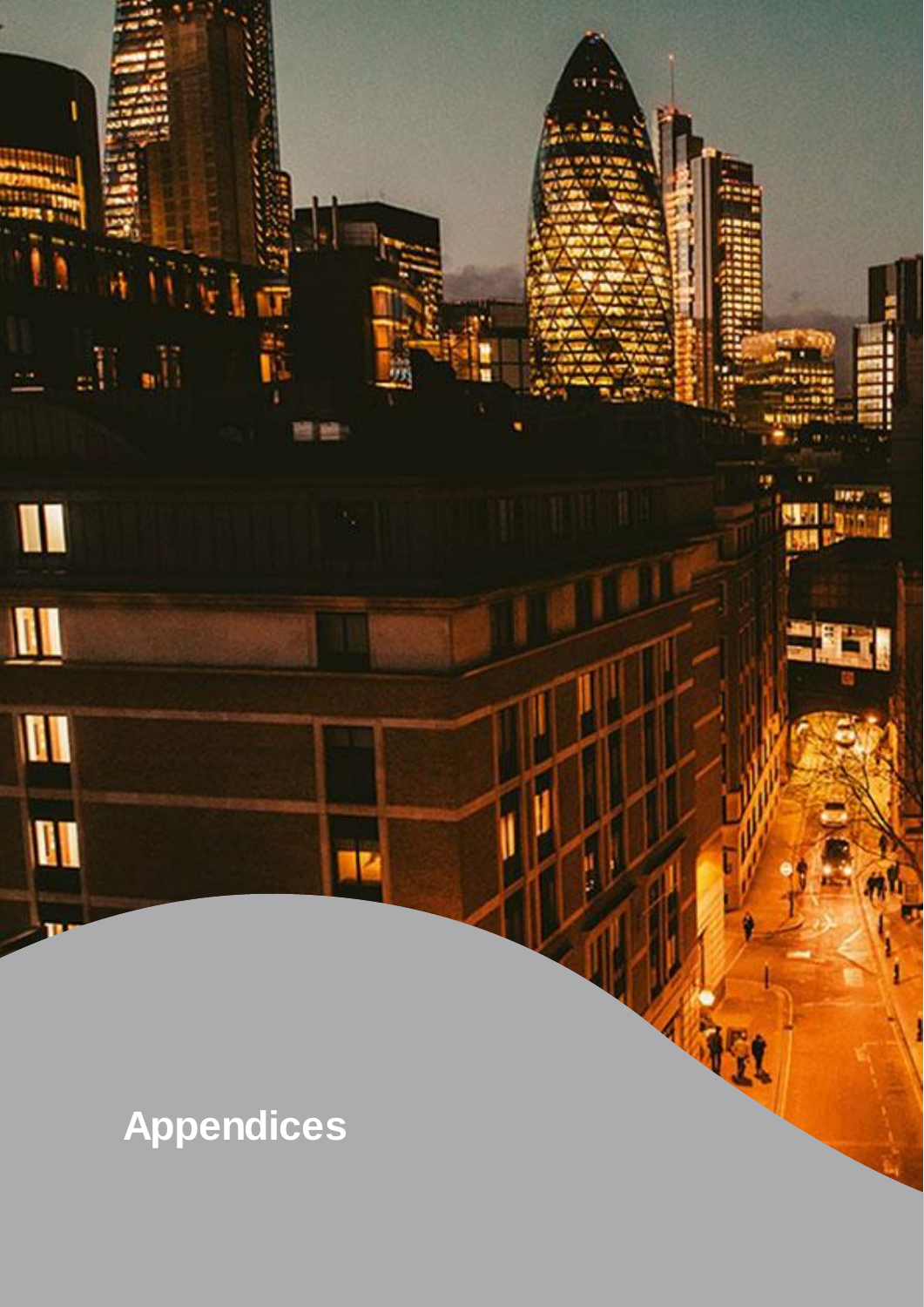## **Appendix A: Proposed Implementation Program**

| <b>Item</b>                                                                                                                               | Q4<br>2019 | Q1<br>2020 | Q <sub>2</sub><br>2020 | Q <sub>3</sub><br>2020 | Q4<br>2020 |
|-------------------------------------------------------------------------------------------------------------------------------------------|------------|------------|------------------------|------------------------|------------|
| Develop internal policy document (WPD)                                                                                                    |            |            |                        |                        |            |
| Brief internal staff on process                                                                                                           |            |            |                        |                        |            |
| Brief other DNOs via Open Networks project                                                                                                |            |            |                        |                        |            |
| Start roll out for connection requests at 132, 66,<br>33kV or needing facilitating works at these voltages<br>where cost exceeds £100k/MW |            |            |                        |                        |            |